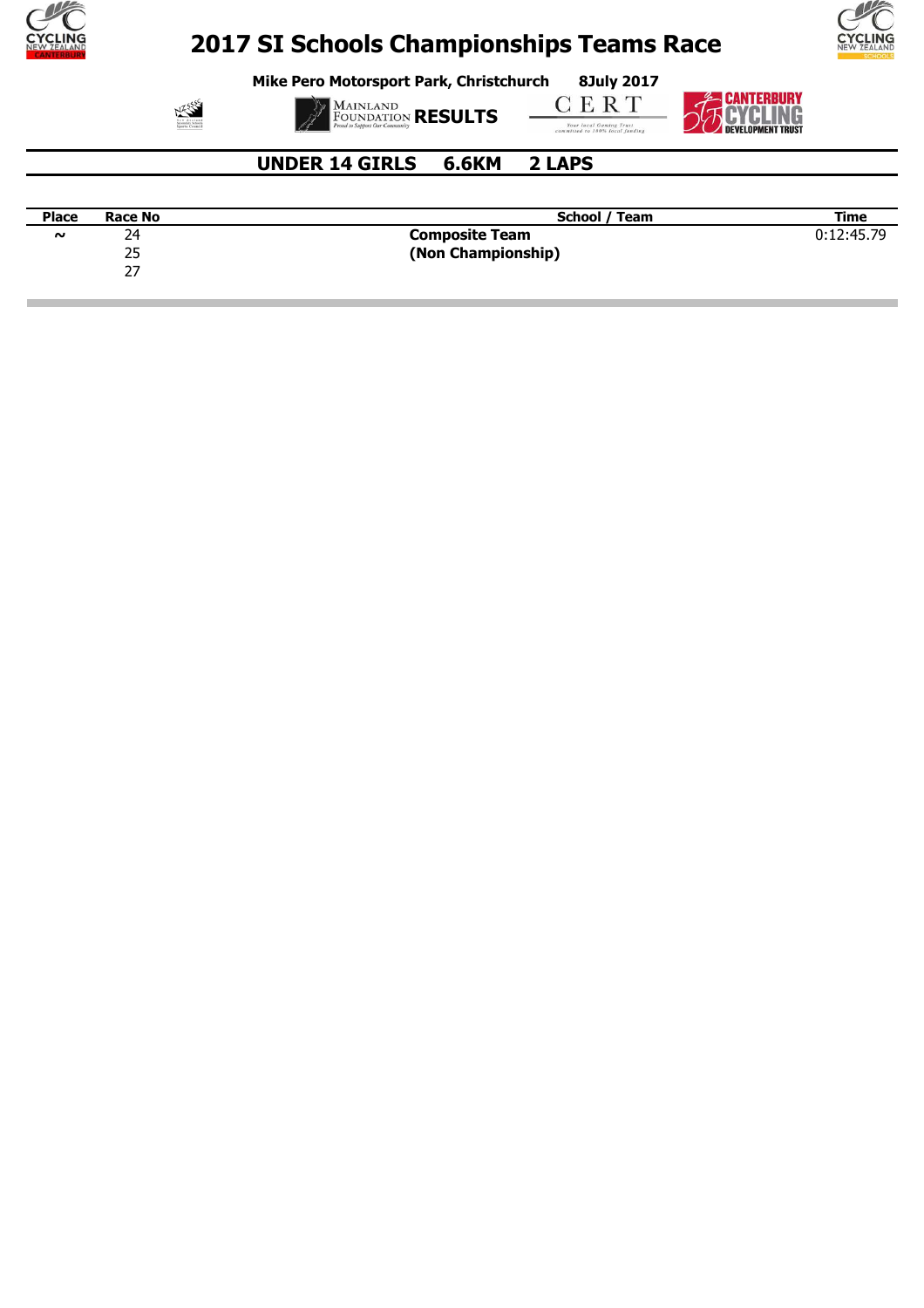



**Mike Pero Motorsport Park, Christchurch 8 July 2017**

 $\sum_{\substack{\text{Scc} \\ \text{Sccendry}, \text{Sefmoly}}}$ 

**MAINLAND**<br>FOUNDATION **RESULTS** 

 $C E R T$ **Four local Gaming Trust**<br>committed to 100% local funding



 **UNDER 14 BOYS 6.6KM 2 LAPS**

| <b>Place</b> | <b>Race No</b> | School / Team                      | <b>Time</b> |
|--------------|----------------|------------------------------------|-------------|
|              | 8              | <b>James Hargest College Mixed</b> | 0:11:15.31  |
|              | 23             |                                    |             |
|              | 26             |                                    |             |
|              | 37             |                                    |             |
| 2            | 4              | <b>Medbury School 1</b>            | 0:12:31.86  |
|              |                |                                    |             |
|              | 6              |                                    |             |
|              | 31             |                                    |             |
| 3            | 7              | <b>Medbury School 2</b>            | 0:13:38.77  |
|              | 9              |                                    |             |
|              | 10             |                                    |             |
|              | 11             |                                    |             |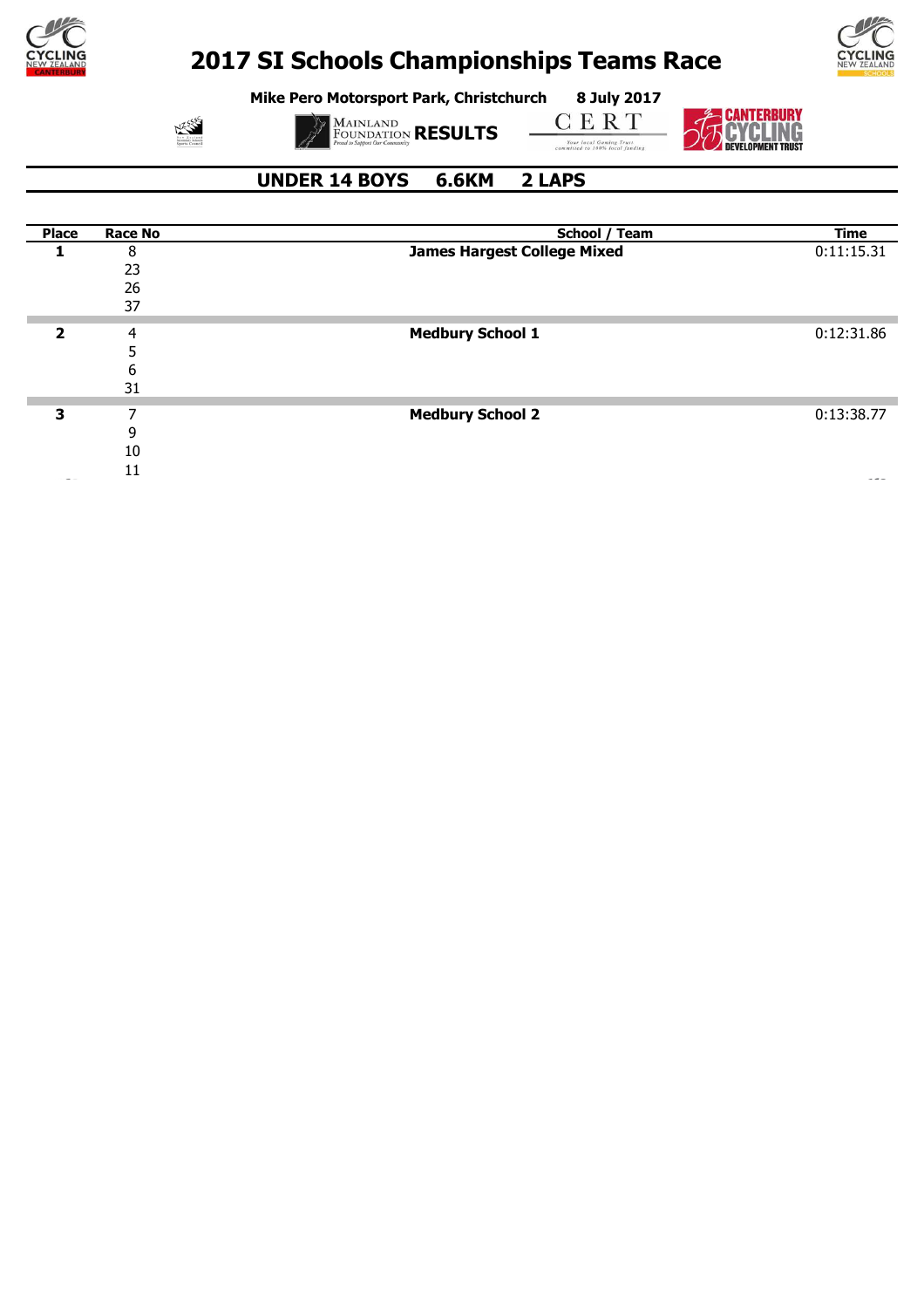

**Mike Pero Motorsport Park, Christchurch 8 July 2017**



**MAINLAND**<br>FOUNDATION **RESULTS** 

**CERT** 

**Tour local Gaming Trust**<br>committed to 100% local funding



CANTERBURY

#### **UNDER 16 GIRLS 9.9KM 3 LAPS**

| <b>Place</b>    | <b>Race No</b> | <b>School / Team</b>                    | <b>Time</b> |
|-----------------|----------------|-----------------------------------------|-------------|
| 1               | 41             | <b>Christchurch Girls High School 1</b> | 0:16:16.68  |
|                 | 88             |                                         |             |
|                 | 100            |                                         |             |
|                 | 107            |                                         |             |
| $\mathbf{2}$    | 45             | Rangi Ruru Girls School                 | 0:17:03.78  |
|                 | 54             |                                         |             |
|                 | 99             |                                         |             |
|                 | 102            |                                         |             |
| 3               | 87             | Villa Maria College 1                   | 0:17:50.06  |
|                 | 93             |                                         |             |
|                 | 106            |                                         |             |
|                 | 108            |                                         |             |
| 4               | 40             | <b>Craighead Diocesan School</b>        | 0:17:55.94  |
|                 | 51             |                                         |             |
|                 | 92             |                                         |             |
|                 |                |                                         |             |
| 5               | 90             | <b>Christchurch Girls High School 2</b> | 0:18:37.08  |
|                 | 97             |                                         |             |
|                 | 101            |                                         |             |
|                 | 104            |                                         |             |
| $6\phantom{1}6$ | 15             | <b>Southland Girls High School</b>      | 0:18:58.44  |
|                 | 21             |                                         |             |
|                 | 43             |                                         |             |
|                 |                |                                         |             |
| $\overline{z}$  | 29             | <b>Villa Maria College 2</b>            | 0:19:15.40  |
|                 | 30             |                                         |             |
|                 | 44             |                                         |             |
|                 | 55             |                                         |             |
|                 |                |                                         |             |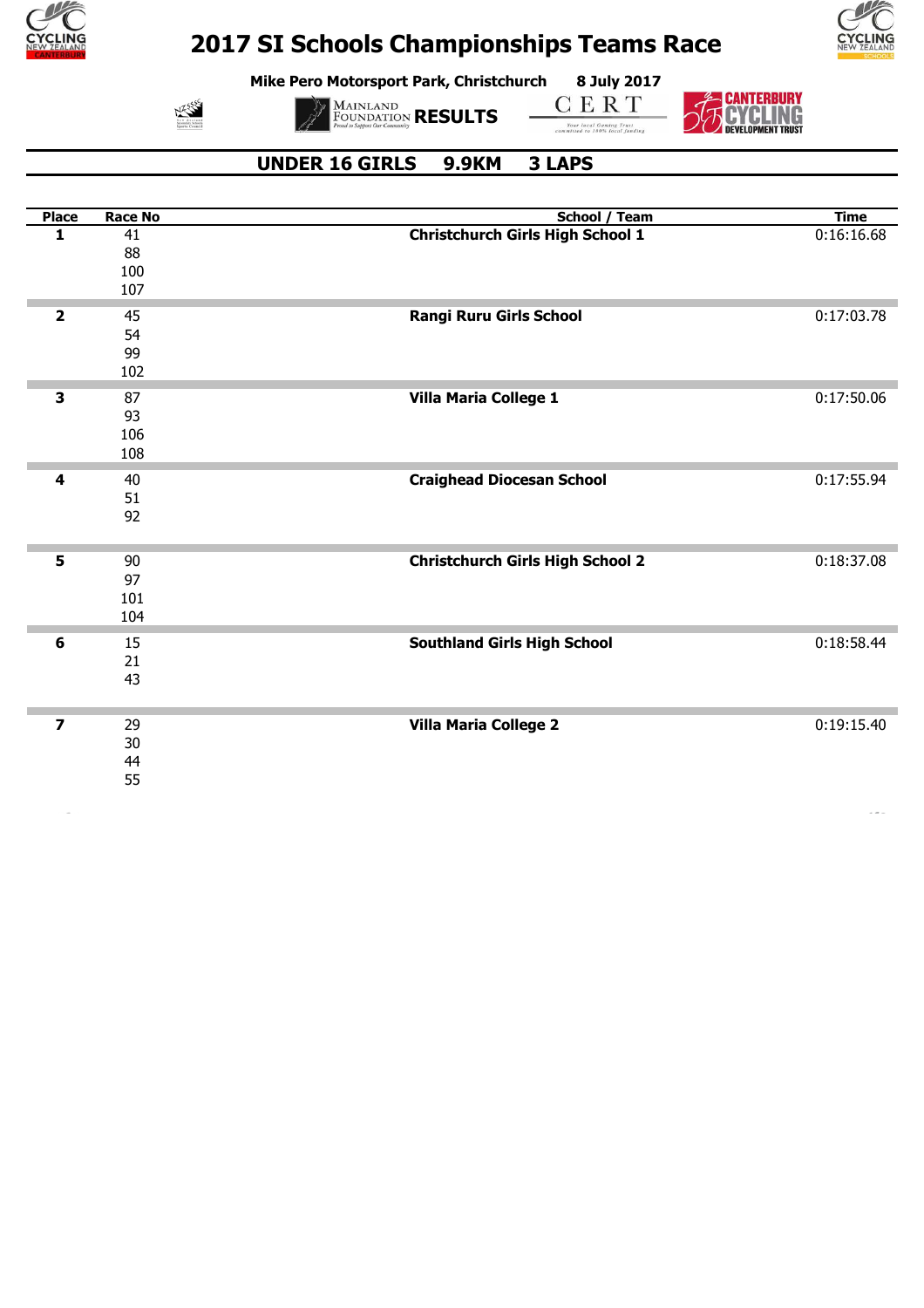

N3555

### **2017 SI Schools Championships Teams Race**

**Mike Pero Motorsport Park, Christchurch 8 July 2017**



**CERT** 

**BEANTERBURY<br>BEAVELING Tour local Gaming Trust**<br>committed to 100% local funding



#### **UNDER 16 BOYS 9.9KM 3 LAPS**

**MAINLAND**<br>FOUNDATION **RESULTS** 

| <b>Place</b>            | <b>Race No</b> | <b>School / Team</b>                   | <b>Time</b> |
|-------------------------|----------------|----------------------------------------|-------------|
| 1                       | 126            | <b>Christchurch Boys High School 1</b> | 0:14:10.97  |
|                         | 112            |                                        |             |
|                         | 85             |                                        |             |
|                         | 123            |                                        |             |
| $\overline{\mathbf{2}}$ | 58             | <b>Christ's College</b>                | 0:15:05.92  |
|                         | 114            |                                        |             |
|                         | 115            |                                        |             |
| $\overline{\mathbf{3}}$ | 109            | <b>Christchurch Boys High School 2</b> | 0:16:00.42  |
|                         | 81             |                                        |             |
|                         | 76             |                                        |             |
|                         | 110            |                                        |             |
| 4                       | 127            | <b>Lincoln High School</b>             | 0:16:07.14  |
|                         | 128            |                                        |             |
|                         | 116            |                                        |             |
|                         | 119            |                                        |             |
| 5                       | 34             | <b>Christchurch Boys High School 3</b> | 0:17:25.65  |
|                         | 66             |                                        |             |
|                         | 74             |                                        |             |
|                         |                |                                        |             |
| 6                       | 33             | <b>Christchurch Boys High School 4</b> | 0:18:54.40  |
|                         | 67             |                                        |             |
|                         | 124            |                                        |             |
|                         |                |                                        |             |
| $\overline{z}$          | 73             | <b>Christchurch Boys High School 5</b> | 0:22:44.49  |
|                         | 77             |                                        |             |
|                         | 121            |                                        |             |
|                         |                |                                        |             |
| $\sim$                  | 72             | <b>Composite Team</b>                  | 0:15:02.17  |
|                         | 78             | (Non Championship)                     |             |
|                         | 120            |                                        |             |
|                         | 129            |                                        |             |
| $\boldsymbol{\sim}$     | 65             | <b>Southland Boys High School</b>      | <b>DQ</b>   |
|                         | 111            | (School Cycling Rule 8.3)              |             |
|                         | 130            |                                        |             |
|                         |                |                                        |             |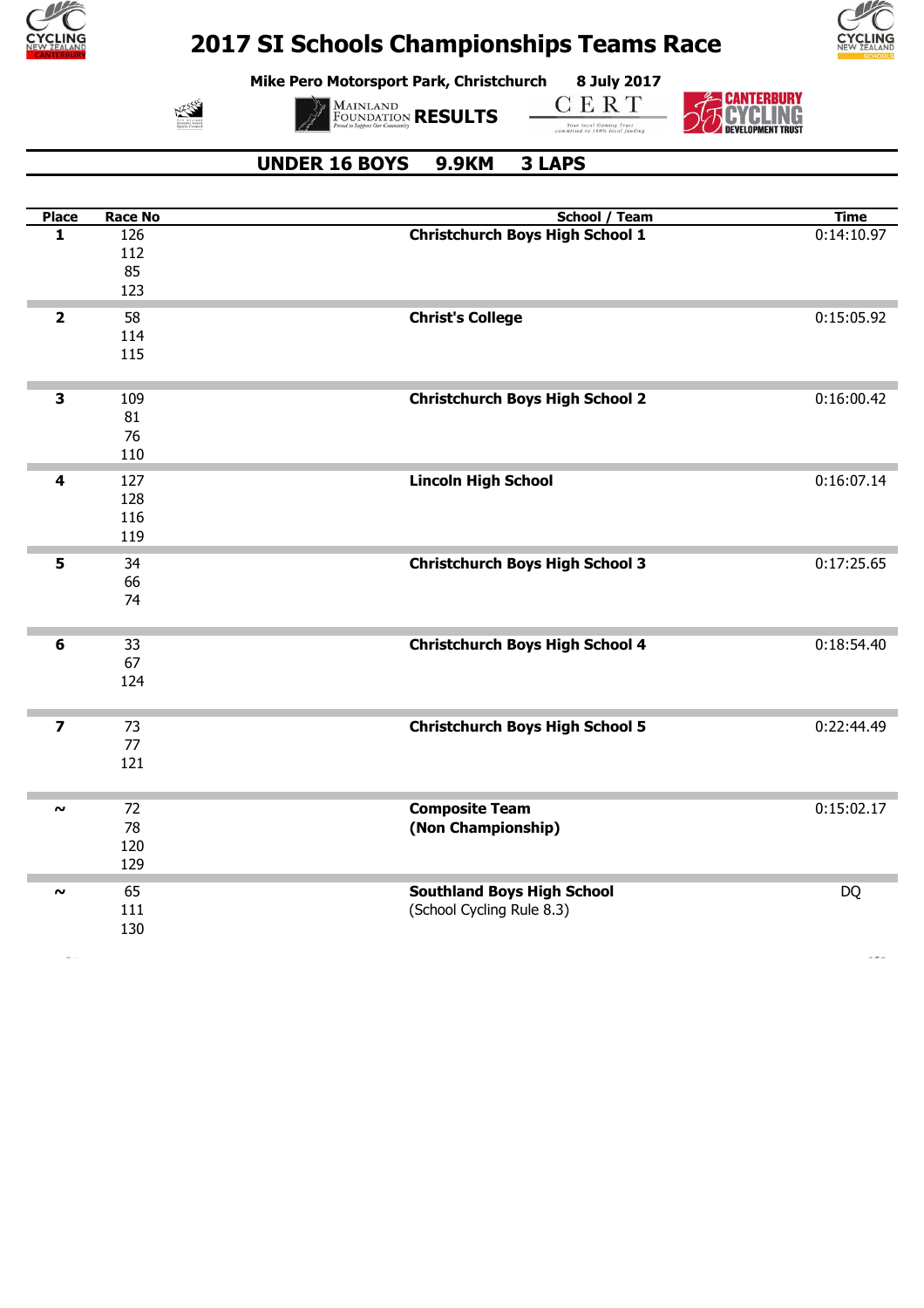

**Mike Pero Motorsport Park, Christchurch 8 July 2017**



**MAINLAND**<br>FOUNDATION **RESULTS** 

**CERT** 

**Tour local Gaming Trust**<br>committed to 100% local funding



### **OPEN GIRLS 13.2KM 4 LAPS**

| <b>Place</b>            | <b>Race No</b> | School / Team                         | <b>Time</b> |
|-------------------------|----------------|---------------------------------------|-------------|
| 1                       | 223            | <b>Christchurch Girls High School</b> | 0:20:41.28  |
|                         | 184            |                                       |             |
|                         | 187            |                                       |             |
|                         | 190            |                                       |             |
| $\overline{\mathbf{2}}$ | 189            | Rangi Ruru Girls School 1             | 0:20:42.86  |
|                         | 174            |                                       |             |
|                         | 133            |                                       |             |
|                         | 139            |                                       |             |
|                         |                |                                       |             |
| 3                       | 142            | <b>Southland Girls High School</b>    | 0:20:53.04  |
|                         | 156            |                                       |             |
|                         | 173            |                                       |             |
|                         |                |                                       |             |
| 4                       | 191            | <b>Villa Maria College</b>            | 0:21:02.40  |
|                         | 180            |                                       |             |
|                         | 56             |                                       |             |
|                         | 178            |                                       |             |
|                         |                |                                       |             |
| 5                       | 183            | Rangi Ruru Girls School 2             | 0:22:58.25  |
|                         | 54             |                                       |             |
|                         | 135            |                                       |             |
|                         | 138            |                                       |             |
| 6                       | 177            | <b>Otago Girls High School</b>        | 0:24:00.88  |
|                         | 137            |                                       |             |
|                         | 192            |                                       |             |
|                         | 42             |                                       |             |
|                         |                |                                       |             |